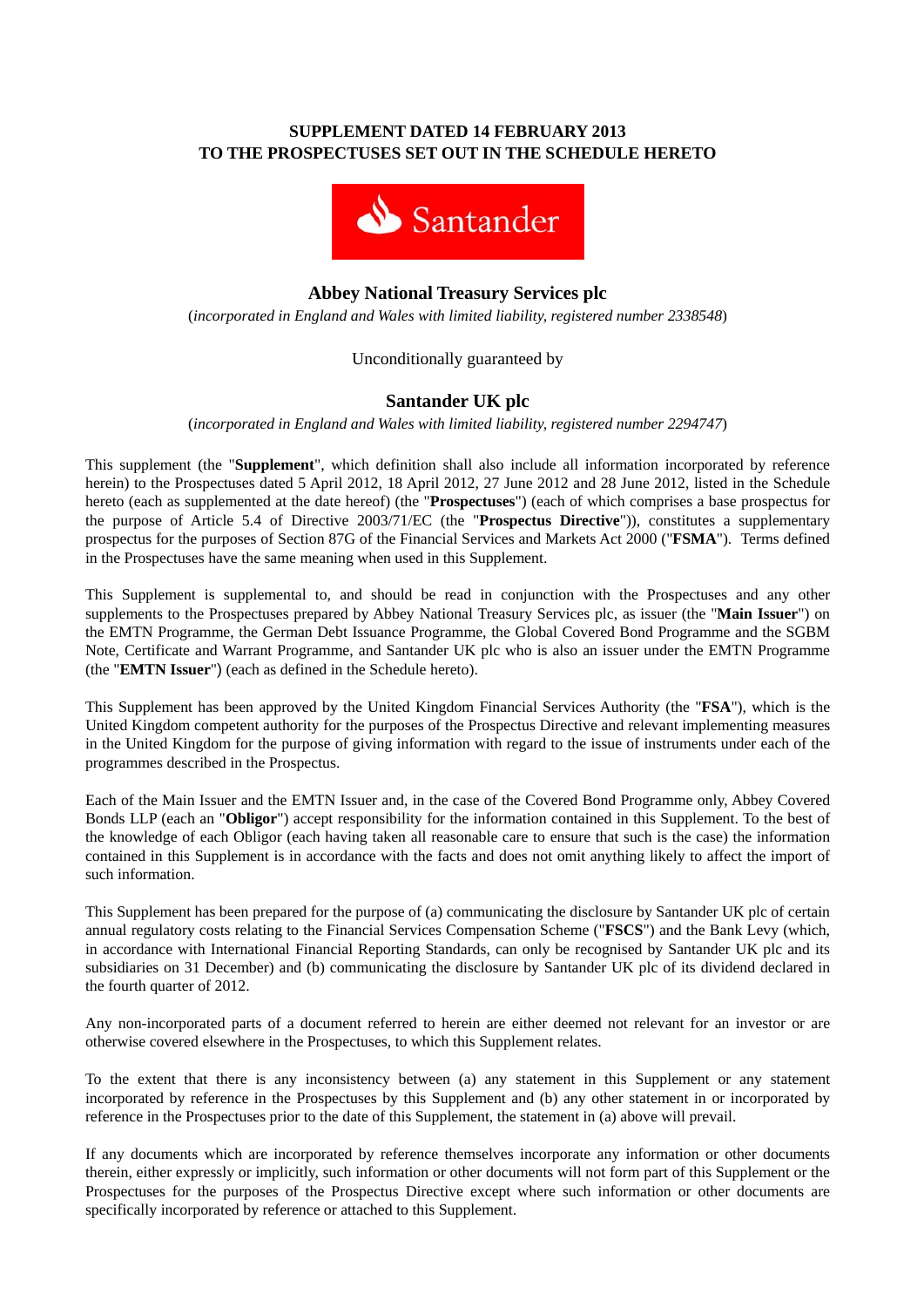Any information in the documents incorporated by reference which is not incorporated in and does not form part of this Supplement is not relevant for investors or is contained elsewhere in the Prospectuses to which this Supplement relates.

Save as disclosed in this Supplement and the Prospectuses, no significant new factor, material mistake or inaccuracy relating to information included in the Prospectuses has arisen or been noted, as the case may be, since the publication of the Prospectuses.

In circumstances where Sections  $87Q(4) - (6)$  of the FSMA apply, investors who have agreed to purchase or subscribe for securities before this Supplement is published have the right, exercisable before the end of the period of two working days beginning with the working day after the date on which this Supplement was published, to withdraw their acceptances by sending a written notice of withdrawal (which must include the full name and address of the person or entity wishing to exercise such statutory withdrawal right and identify the transferable securities to which that statutory withdrawal right relates) by electronic mail to wholesalemarketslegal@santandergbm.com.

#### **1. FSCS Charge and Bank Levy**

In accordance with International Financial Reporting Standards, certain regulatory costs relating to the FSCS and the Bank Levy can only be recognised by Santander UK plc and its subsidiaries on 31 December. On 31 January 2013, Santander UK plc announced that these costs amounted to £98 million in 2012.

## **2. Declared Dividend**

On 31 January 2013, Santander UK plc announced that it declared a dividend on its ordinary shares in the fourth quarter of 2012 which amounted to £450 million.

## **GENERAL**

This Supplement will be published on the website of the London Stock Exchange at the following link: http://www.londonstockexchange.com/exchange/news/market-news/market-news-home.html.

The date of this Supplement is 14 February 2013.